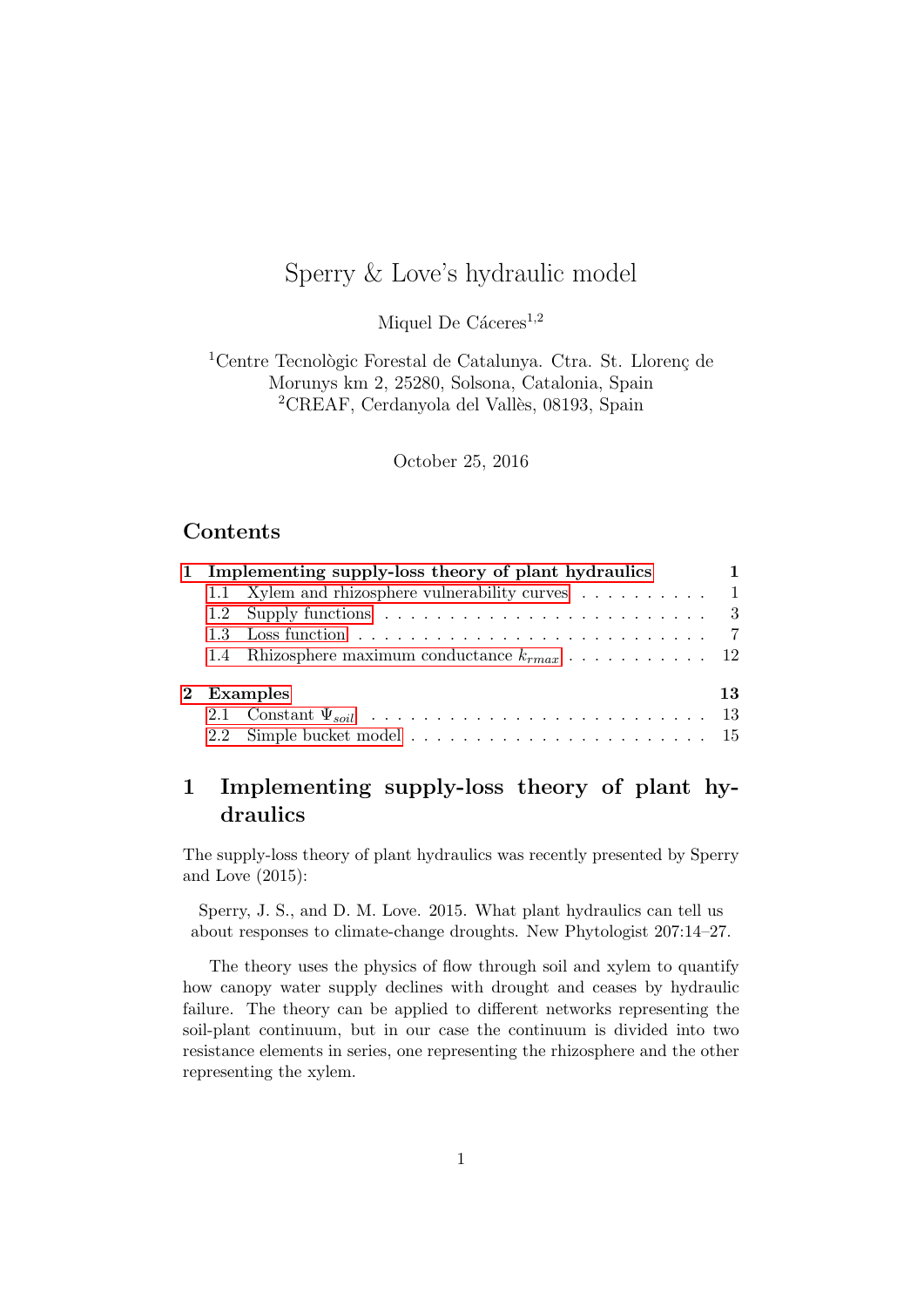#### <span id="page-1-0"></span>1.1 Xylem and rhizosphere vulnerability curves

Each continuum element has a vulnerability curve that starts at maximum hydraulic conductance  $(k_{max},$  flow rate per pressure drop) and monotonically declines as water pressure  $(\Psi)$  becomes more negative. Vulnerability curves form the basis of the calculations.

The xylem element was assigned a two-parameter Weibull function as the vulnerability curve  $k_x(\Psi)$ :

$$
k_x(\Psi) = k_{xmax} \cdot e^{-((-\Psi/d)^c)} \tag{1}
$$

where  $k_{xmax}$  is the xylem maximum hydraulic conductance (defined as flow per surface unit and per pressure drop), and  $c$  and  $d$  are species-specific parameters. For examples, if we take the following parameter values:

 $>$  kxmax = 8.0  $> c = 2$  $> d = 3$ 

the vulnerability curve is (see hydraulics.xylemConductance()):



The same curve is used to specify the relationship between pressure and conductance in any portion of the flow path along the xylem. The rhizosphere conductance function  $k_r(\Psi)$  is modeled as a van Genuchten function (van Genuchten, 1980):

$$
k_r(\Psi) = k_{rmax} \cdot v^{(n-1)/(2\cdot n)} \cdot ((1-v)^{(n-1)/n} - 1)^2 \tag{2}
$$

$$
v = [(\alpha \Psi)^n + 1]^{-1}
$$
 (3)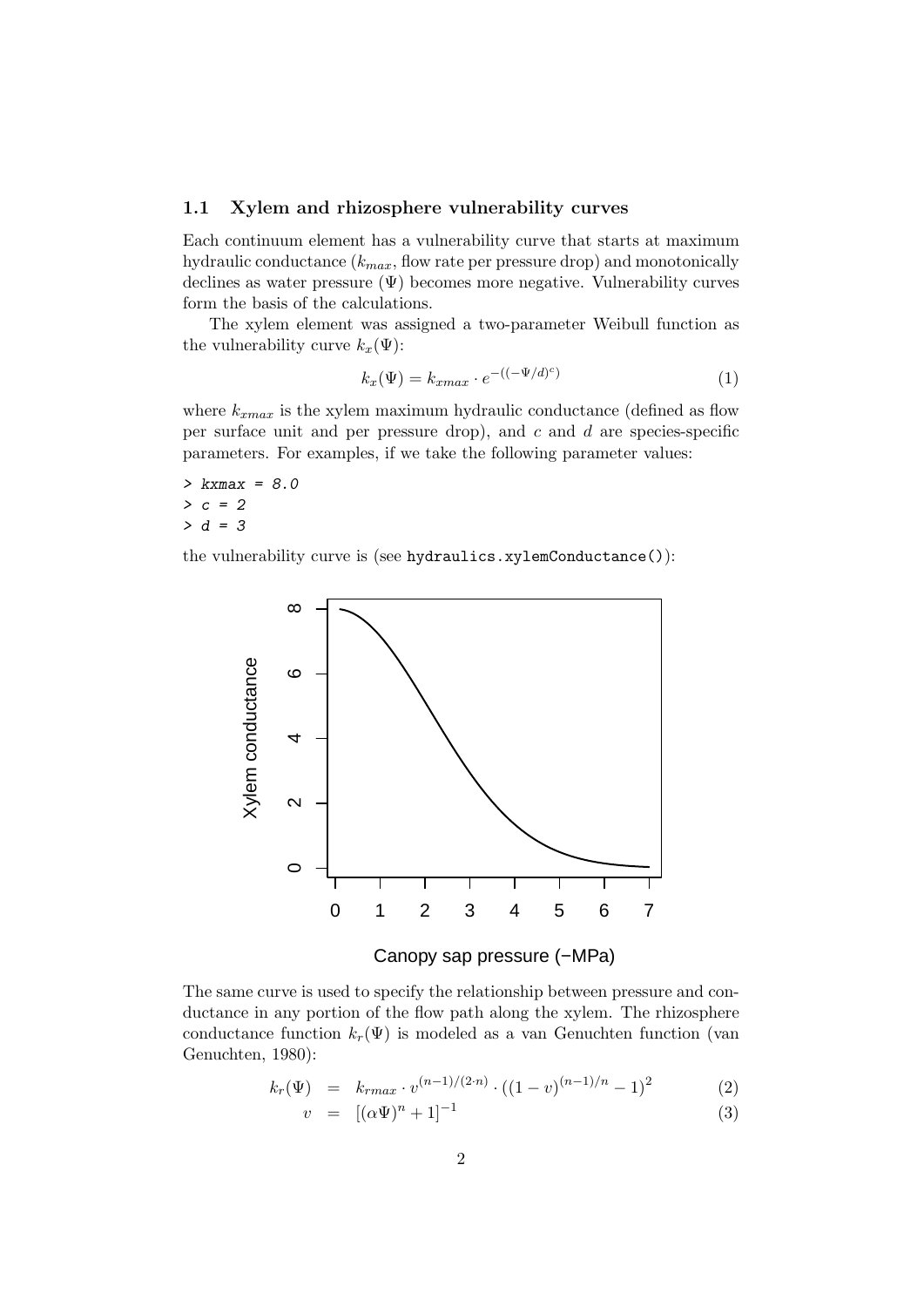where  $k_{rmax}$  is the maximum rhizosphere conductance, and n and  $\alpha$  are texture-specific parameters (see Leij et al. 1996; Carsel & Parrish 1988). If we specify the following parameters for three soil texture types:

```
> #Maximum soil conductance
> #Textural parameters (1 MPa = 0.00009804139432 cm)
> #Sandy clay loam
> krmax1 = 80000000000
> alpha1 = 602 #602 MPa-1 = 0.059 cm-1
> n1 = 1.48> #Silt loam
> krmax2 = 4000000000
> alpha2 = 203 #203 MPa-1 = 0.020 cm-1
> n2 = 1.41> #Silty clay
> krmax3 = 400000000
> alpha3 = 50.99887 #50.99887 MPa-1 = 0.005 cm-1
> n3 = 1.09> textures = c("Sandy clay loam","Silt loam", "Silty clay")
```
the corresponding  $k_r(\Psi)$  functions are (see hydraulics.vanGenuchtenConductance()):



#### <span id="page-2-0"></span>1.2 Supply functions

The supply function describes the rate of water supply (i.e. flow) for transpiration  $(E)$  as a function of pressure. The steady-state flow rate  $E_i$  through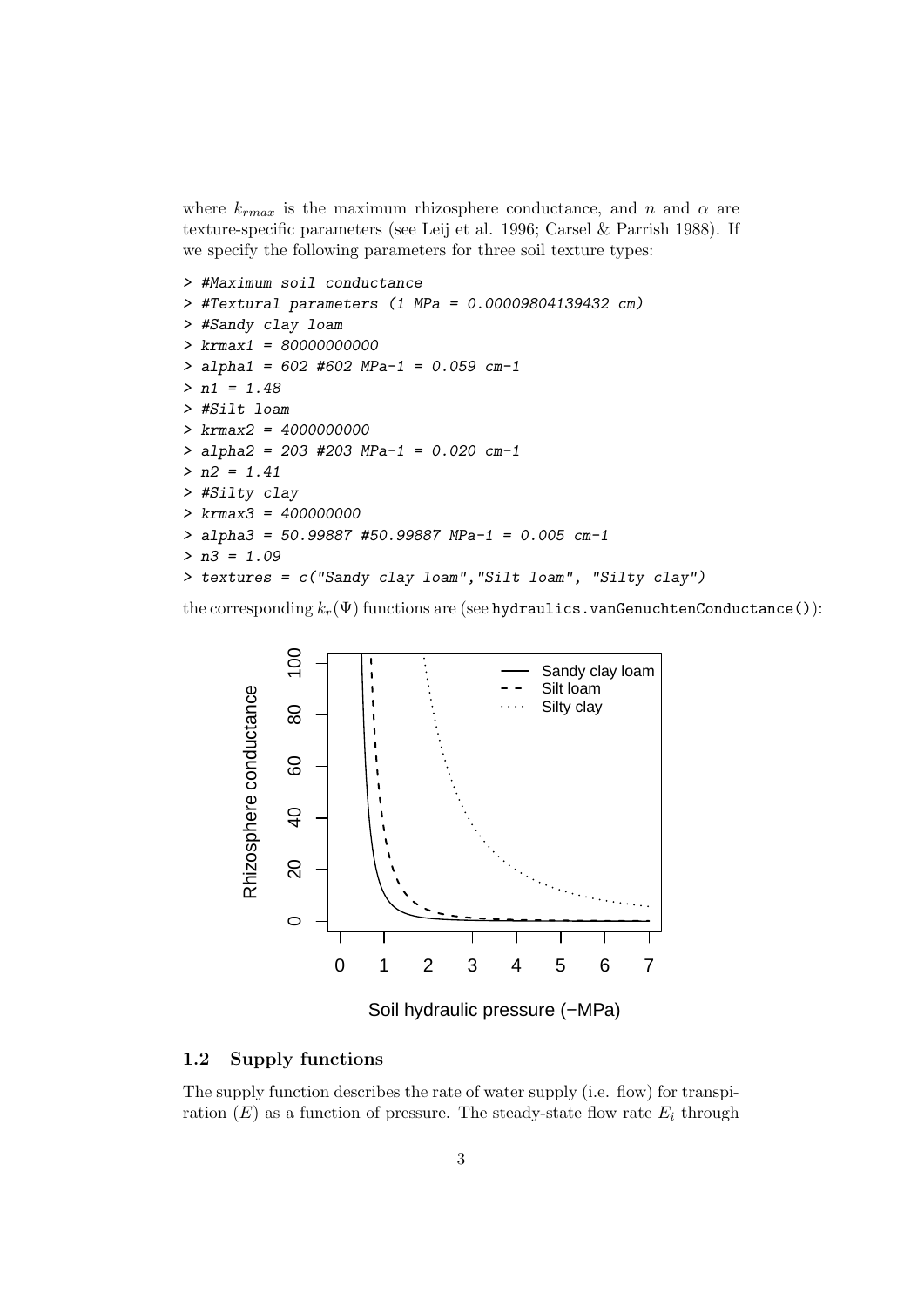each *i* element of the continuum is related to the flow-induced drop in pressure across that element  $(\Delta \Psi_i)$  by the integral transform of the element's vulnerability curve  $k_i(\Psi)$ :

$$
E_i(\Delta \Psi_i) = \int_{\Psi_{up}}^{\Psi_{down}} k_i(\Psi) d\Psi \tag{4}
$$

where  $\Psi_{up}$  and  $\Psi_{down}$  are the upstream and downstream water potential values, respectively. The integral transform assumes infinite discretization of the flow path.

The supply function can be defined for individual elements of the continuum of the whole soil-plant continuum. In the case of a single xylem element the supply function describes the flow rate as a function of canopy xylem pressure ( $\Psi_{canopy}$ ). It can be calculated by numerical integration or aproximated using an incomplete gamma function. The shape of the supply function starting at different root water potential values  $(\Psi_{root})$  is (see hydraulics.EXylem()):



The supply function of the rhizosphere element relates the flow rate to the pressure inside the roots ( $\Psi_{root}$ ). It is calculated by numerical integration of the van Genuchten function (see hydraulics.E2psiVanGenuchten()). Here we draw the supply function for the rhizosphere starting at different values of bulk soil pressure  $(\Psi_{soil})$  and for the same three texture types: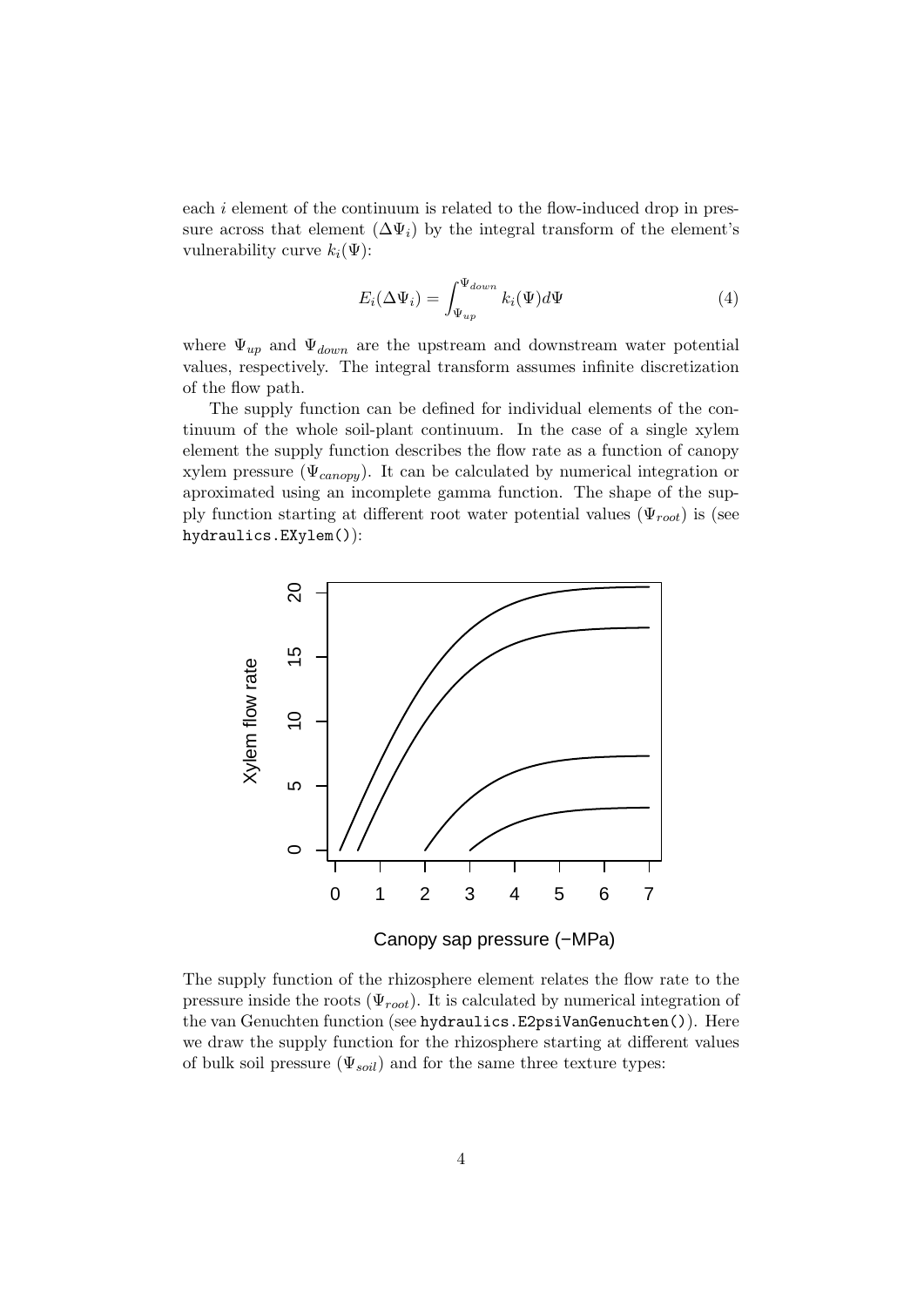

Root sap pressure (−MPa)

The nearly vertical lines indicate that for many values of  $E_i$  the corresponding drop in water potential through the rhizosphere will be very small. Only for increasingly negative soil water potential values the decrease in water potential through the rhizosphere becomes relevant. Both in the case of a xylem element or a rhyzosphere element the derivative  $dE_i/d\Psi$  of the supply function is equal to the corresponding vulnerability curve.

In the network of the two elements in series (rhizosphere  $+$  xylem) the supply function has to be calculated by sequentially using the previous supply functions. The  $E_i$  is identical for each element and equal to the canopy E. Since  $\Psi_{soil}$  is known, one first inverts the supply function of the rhizosphere to find  $\Psi_{root}$  (see hydraulics.E2psiVanGenuchten()) and then inverts the supply function of the xylem to find  $\Psi_{canopy}$  (see hydraulics.E2psiXylem()). The two operations can be summarized in a single supply function describing the potential rate of water supply for transpiration (E) as function of the canopy xylem pressure ( $\Psi_{canoyy}$ ), starting from different bulk soil  $(\Psi_{soil})$  values (see hydraulics.supplyFunction()):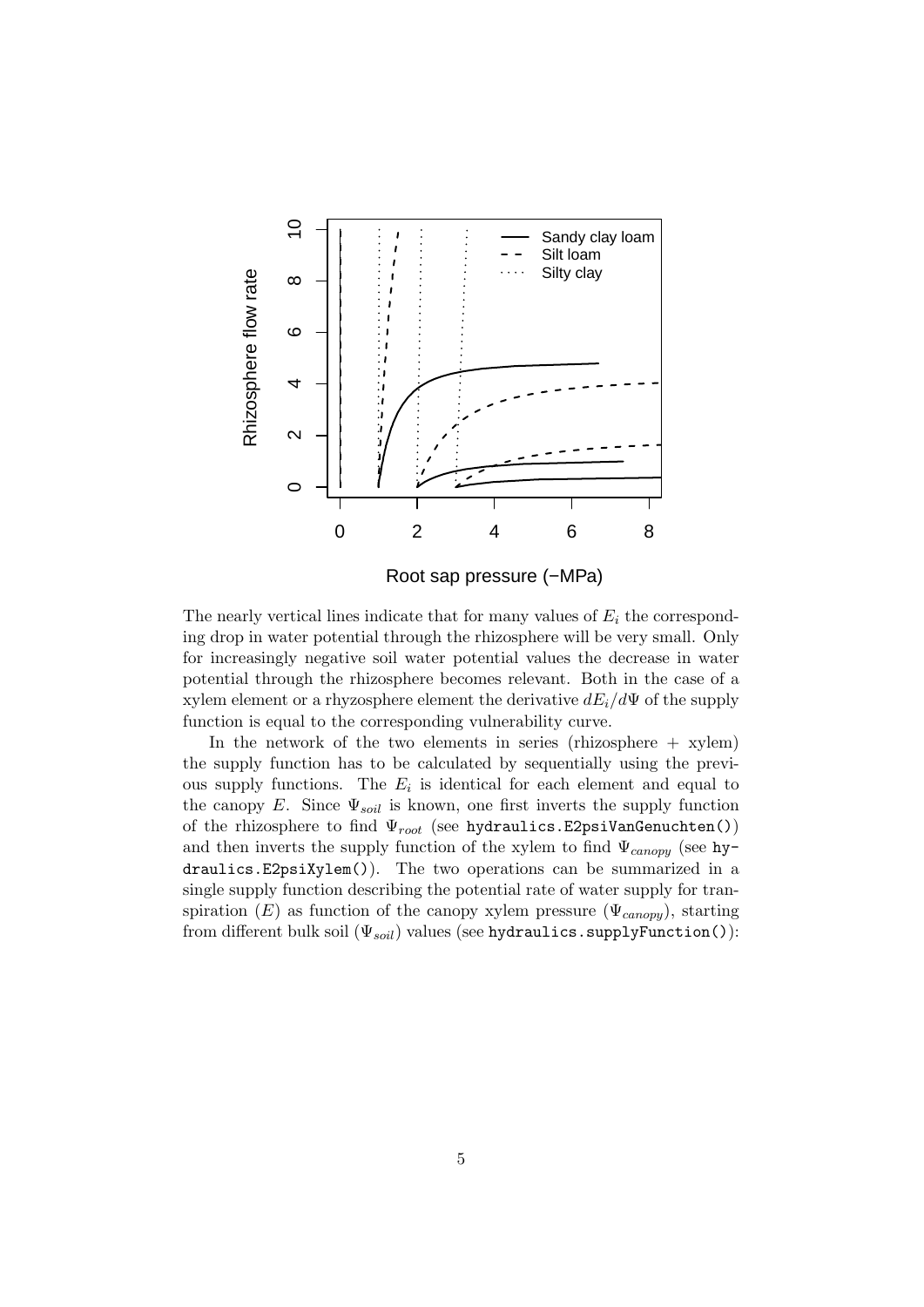

The supply function for the whole continuum contains much information. The  $\Psi$  intercept at  $E = 0$  represents the predawn canopy sap pressure which integrates the rooted soil moisture profile. As E increments from zero, the disproportionately greater drop in  $\Psi_{canopy}$  results from the loss of conductance. As the soil dries the differences in flow due to soil texture become more apparent. The derivative of the whole continuum supply function,  $dE/d\Psi$ , is not equal to either of the vulnerability curves and it has to be obtained numerically. The derivative functions of the supply functions shown in the previous figure are: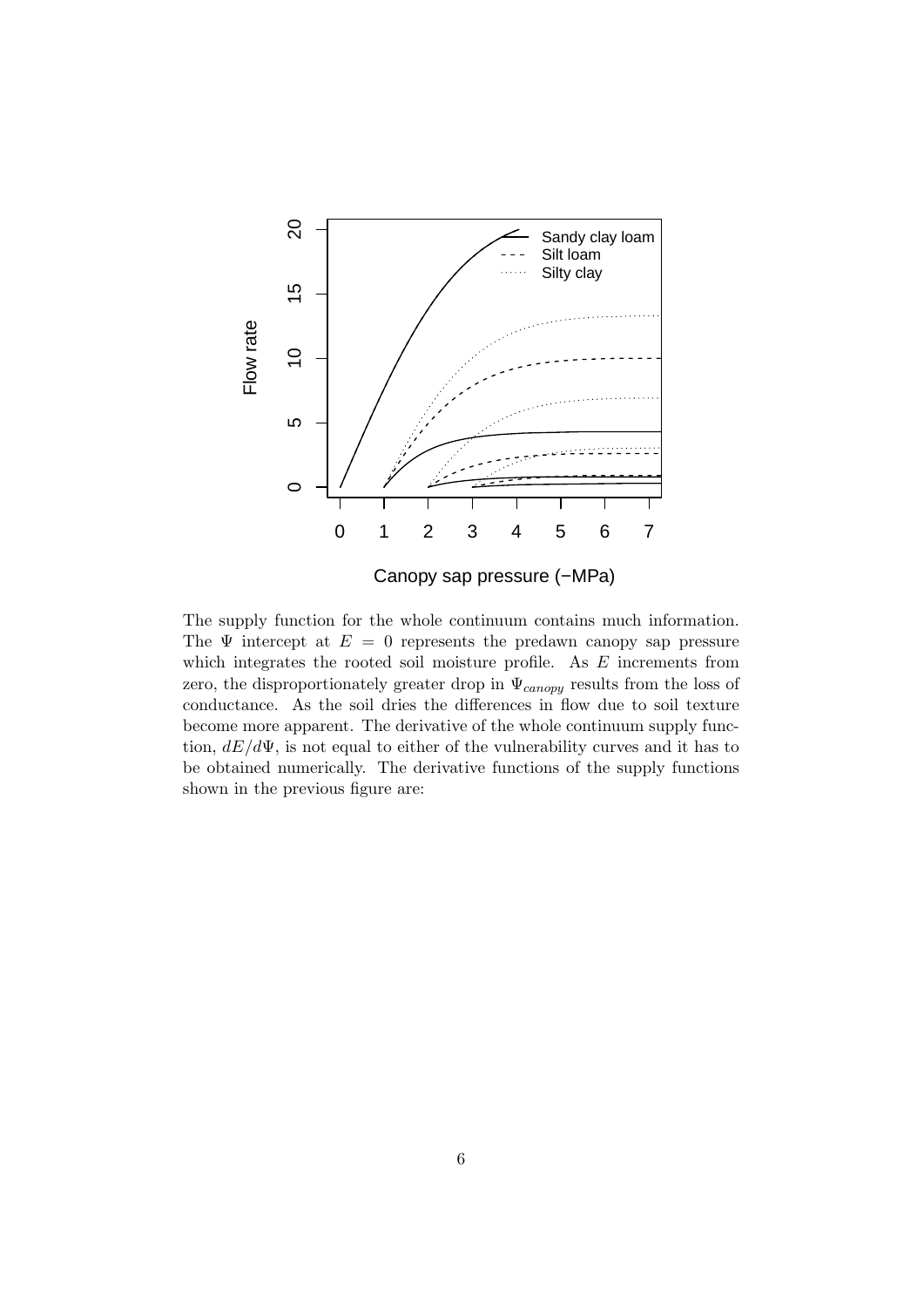

Canopy sap pressure (−MPa)

The derivative  $dE/d\Psi_{canopy}$  represents the limiting hydraulic conductance at the downstream end of the continuum, and it falls towards zero for asymptotic critical values  $(E_{crit})$ .

#### <span id="page-6-0"></span>1.3 Loss function

The loss function specifies where the plant regulates its actual transpiration rate along the supply function. The supply function derivative  $(dE/d\Psi_{canom})$ drives the loss function. Soil drought and high demand both push the plant towards lower  $dE/d\Psi_{canopy}$  values. A simple rule for a loss function is that stomata should close more as stress pushes  $dE/d\Psi_{canopy}$  closer to zero. The loss function needs an input water demand  $E'$  (which can be derived using Penman's equation or other approaches). The corresponding  $Psi'_{canopy}$  (and hence the unregulated pressure drop  $\Delta \Psi'$  is first determined from E' by inverting the supply function. The derivative  $dE'/d\Psi'_{canopy}$  corresponding to the demand is also calculated from the supply function. The maximum  $dE/d\Psi_{canopy}$  is at the start of the curve  $(dE/d\Psi_{max})$  and equals maximum soil-plant conductance. The fraction  $(dE'/d\Psi'_{canopy})/(dE/d\Psi_{max})$  drops from 1 to 0 as  $E'$  increases, quantifying how close the plant is pushed to the critical point of complete hydraulic failure without stomatal closure. Regulated pressure drop  $(\Delta\Psi)$  is calculated as:

$$
\Delta\Psi = \Delta\Psi' \cdot ((dE'/d\Psi'_{canopy})/(dE/d\Psi_{max}))
$$
\n(5)

The regulated pressure drop is then used to determine the regulated  $\Psi_{canopy}$ and, using again the supply function, find the regulated  $E$  value. Due to its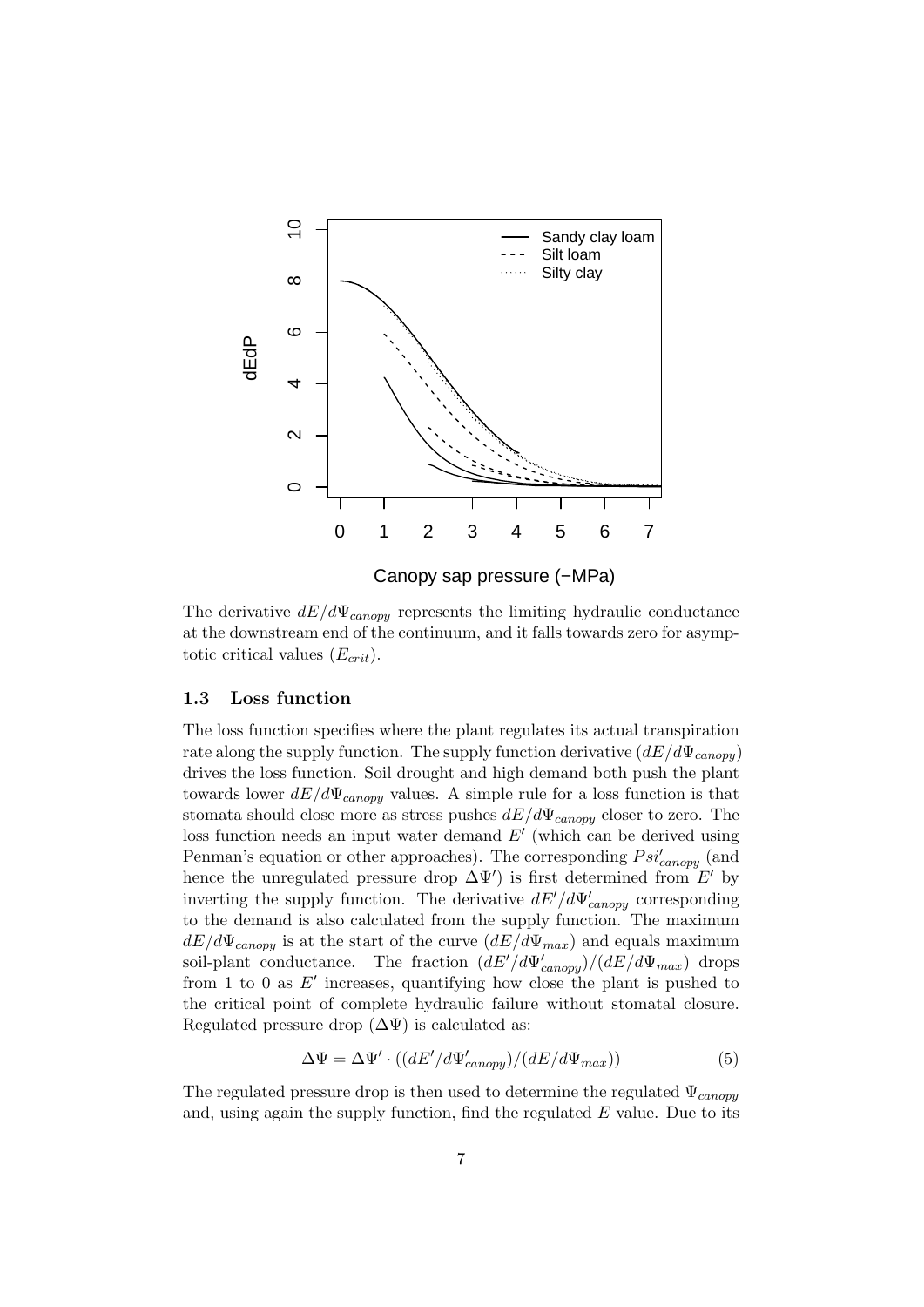formulation, $\Delta \Psi$  reaches a maximum before  $dE'/d\Psi'_{canopy} \simeq 0$ . At this point  $\Delta\Psi$  should saturate with water demand, rather than to show an unrealistic decline with further E' increases. Thus, beyond this  $\Delta \Psi$  saturation point the stomata are assumed to be maximally sensitive to water demand by closing sufficiently to keep E and  $\Psi_{canopy}$  constant.

The following figure represents the loss function (which is not reducible to a single equation) for a xylem element only starting from three different values of transpiration demand  $(E')$  (see hydraulics.regulatedPsiXylem()). Black lines indicate the supply functions corresponding to different upstream pressure values. Each point of the loss function (in gray) is the result of finding unregulated pressure drop from  $E'$ , determining the regulated drop and determining the corresponding regulated  $\Psi_{canopy}$  and E, the latter being drawn.



Canopy sap pressure (−MPa)

The following three graphs illustrate the loss function when considering a two-element network (rhizosphere + xylem) for the three soil texture types (see hydraulics.regulatedPsiTwoElements()):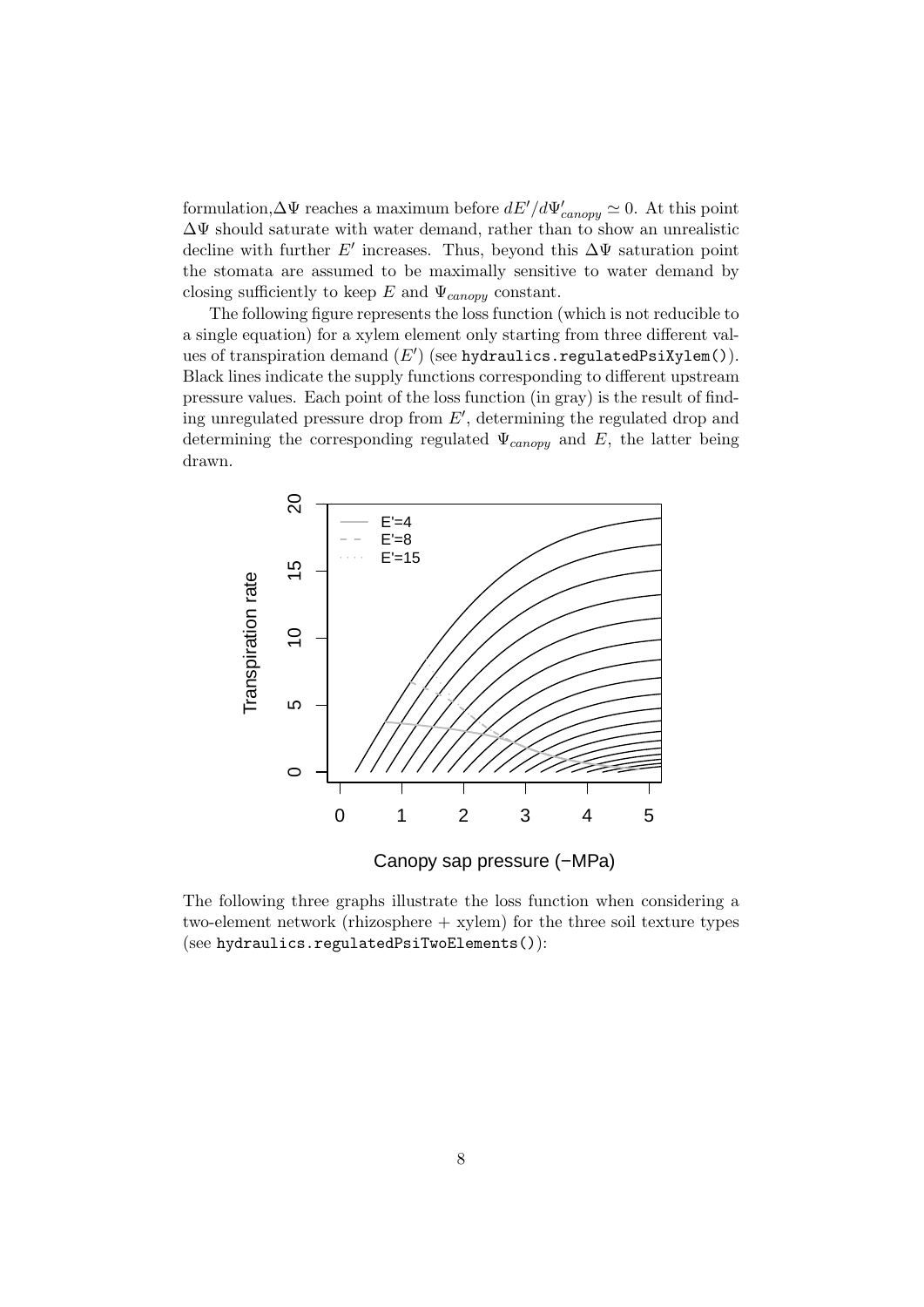

Soil pressure (−MPa)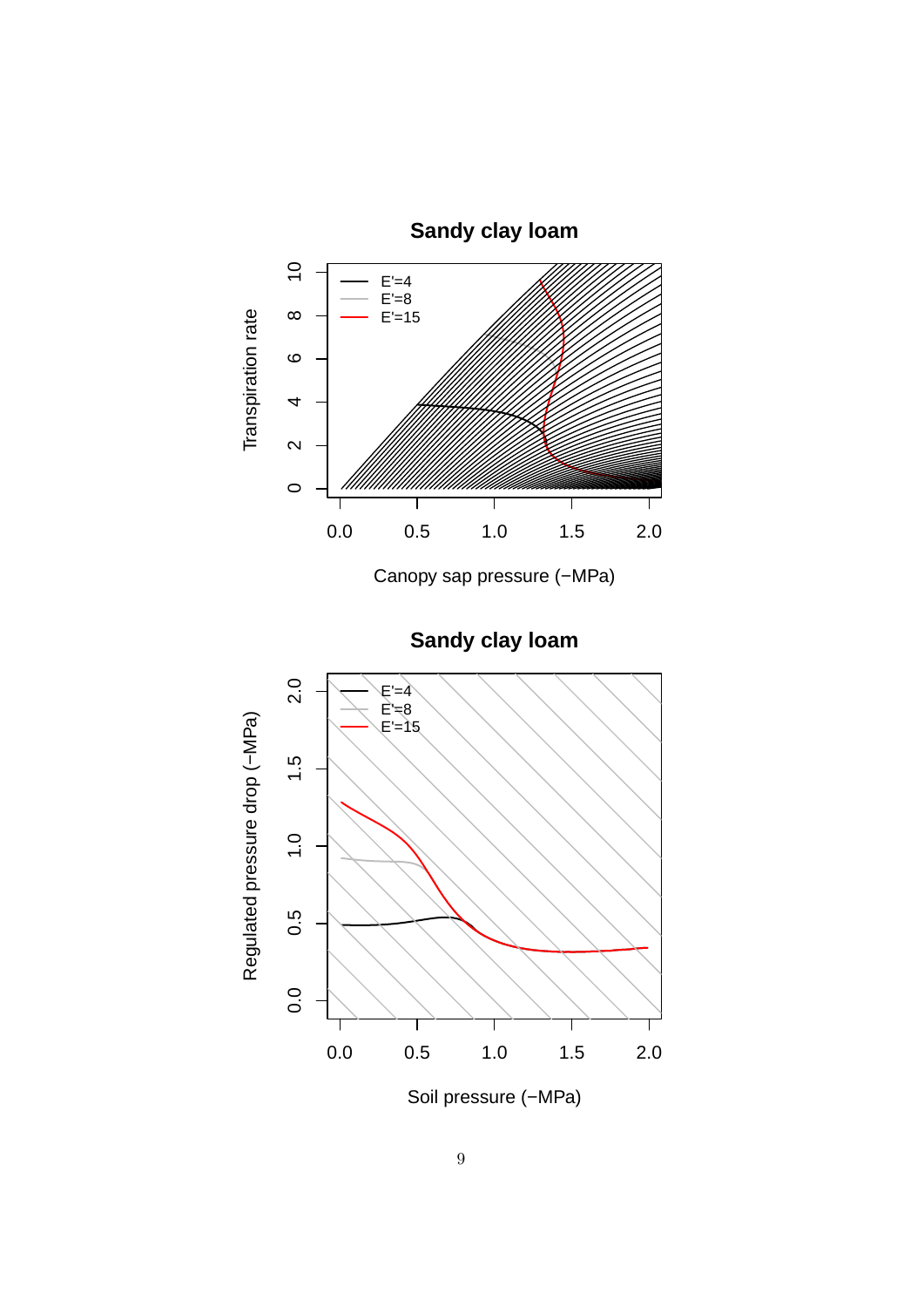

Soil pressure (−MPa)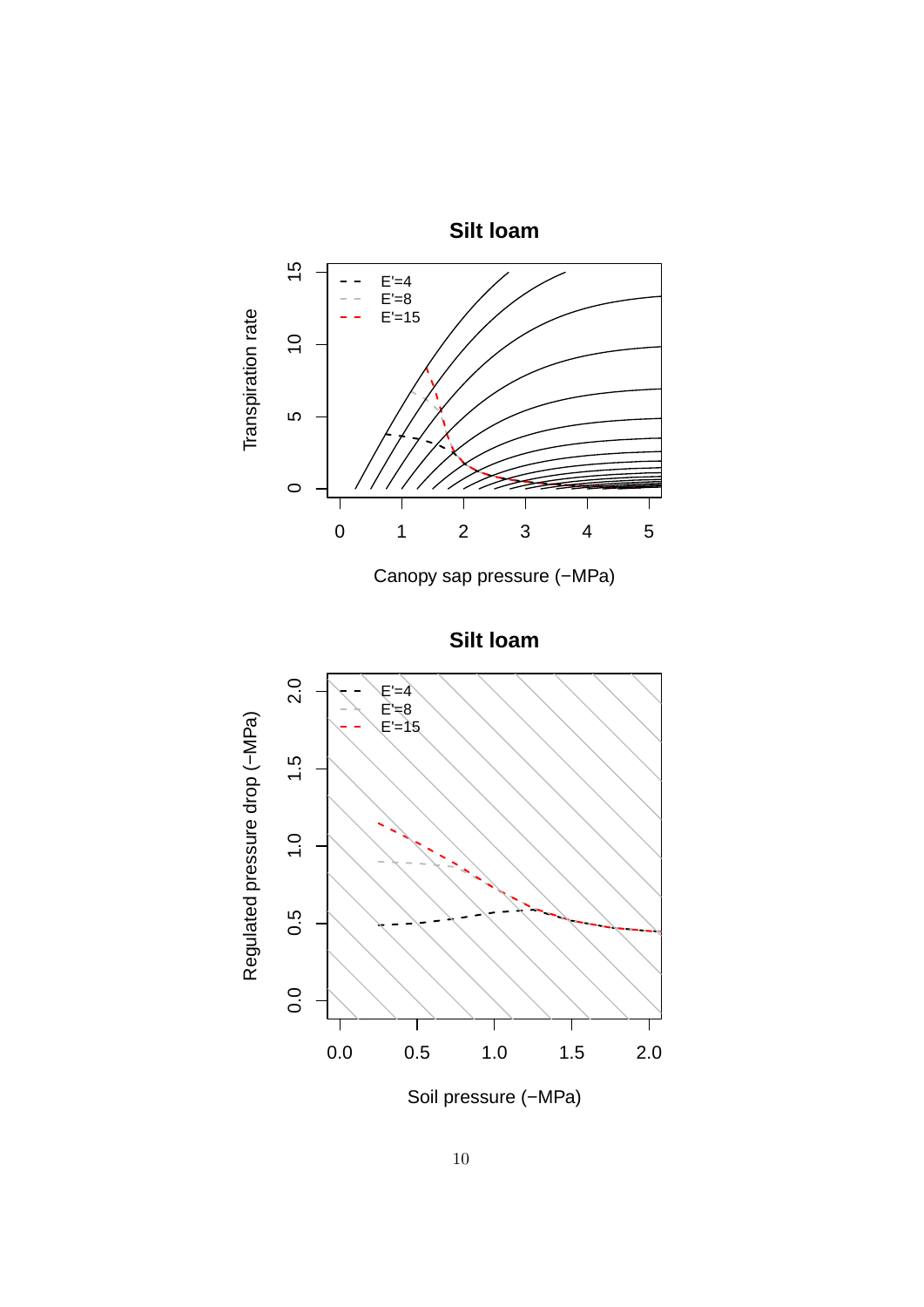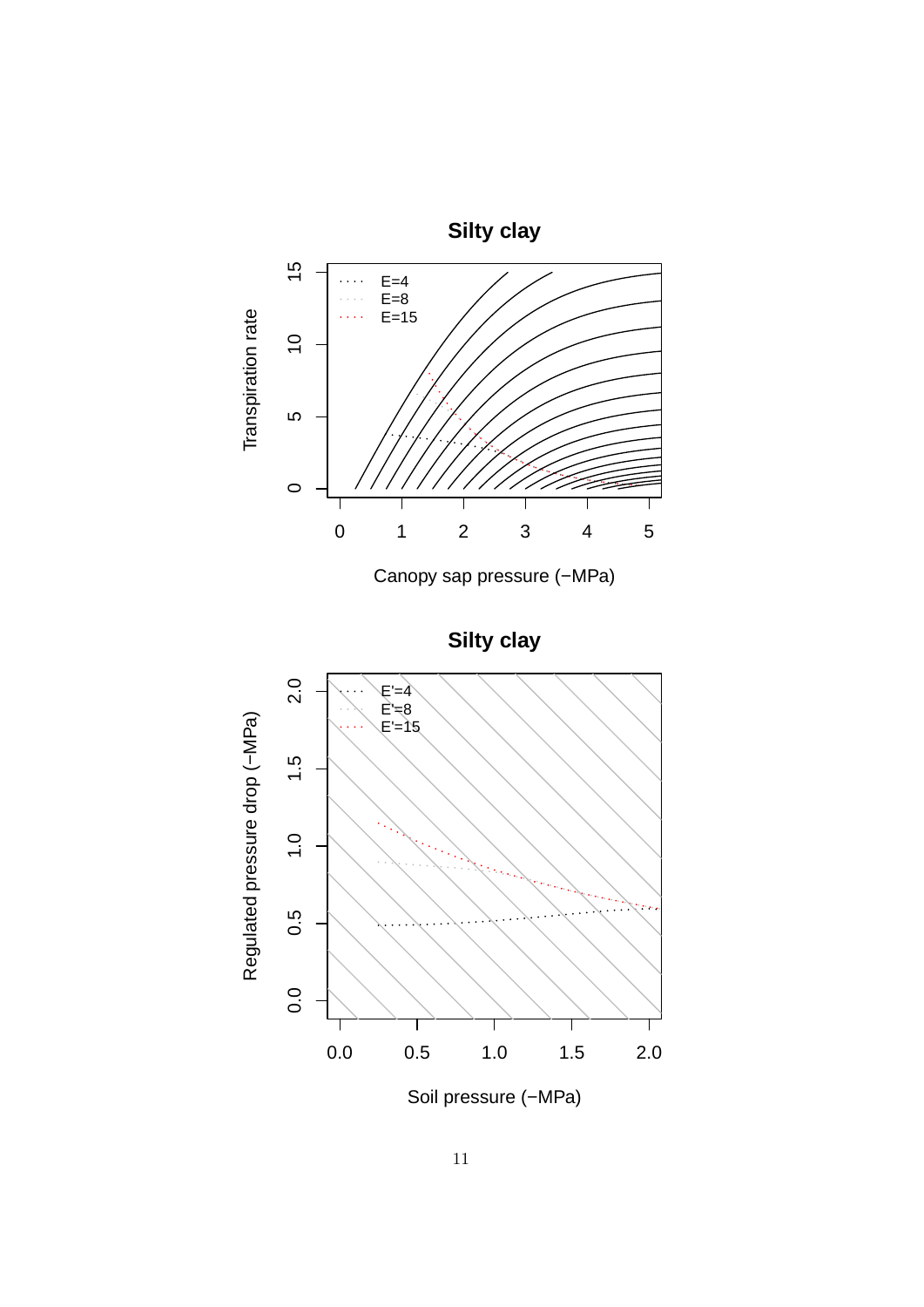#### <span id="page-11-0"></span>1.4 Rhizosphere maximum conductance  $k_{rmax}$

Rhizosphere vulnerability curves  $k_r(\Psi)$  start astronomically high compared with xylem curves  $k(\Psi)$ , mainly because root surface is much greater than xylem cross-sectional area. Under wet conditions the relatively low xylem conductance limits the loss function. As soils dry, however, the decrease in rhizosphere conductance may become relevant because it becomes closer to the range of xylem conductance. This is shown in the following figure:



Decreasing root surface effectively decreases  $k_{rmax}$  and makes rhizosphere conductance to become relevant for less dry soils. These differences in soil conductance have an effect on the loss function, which can be primarily xylem-limited if  $k_{rmax}$  is large enough, but that becomes increasingly soillimited for smaller  $k_{rmax}$  values. This is illustrated in the following figure (assuming silty loam texture):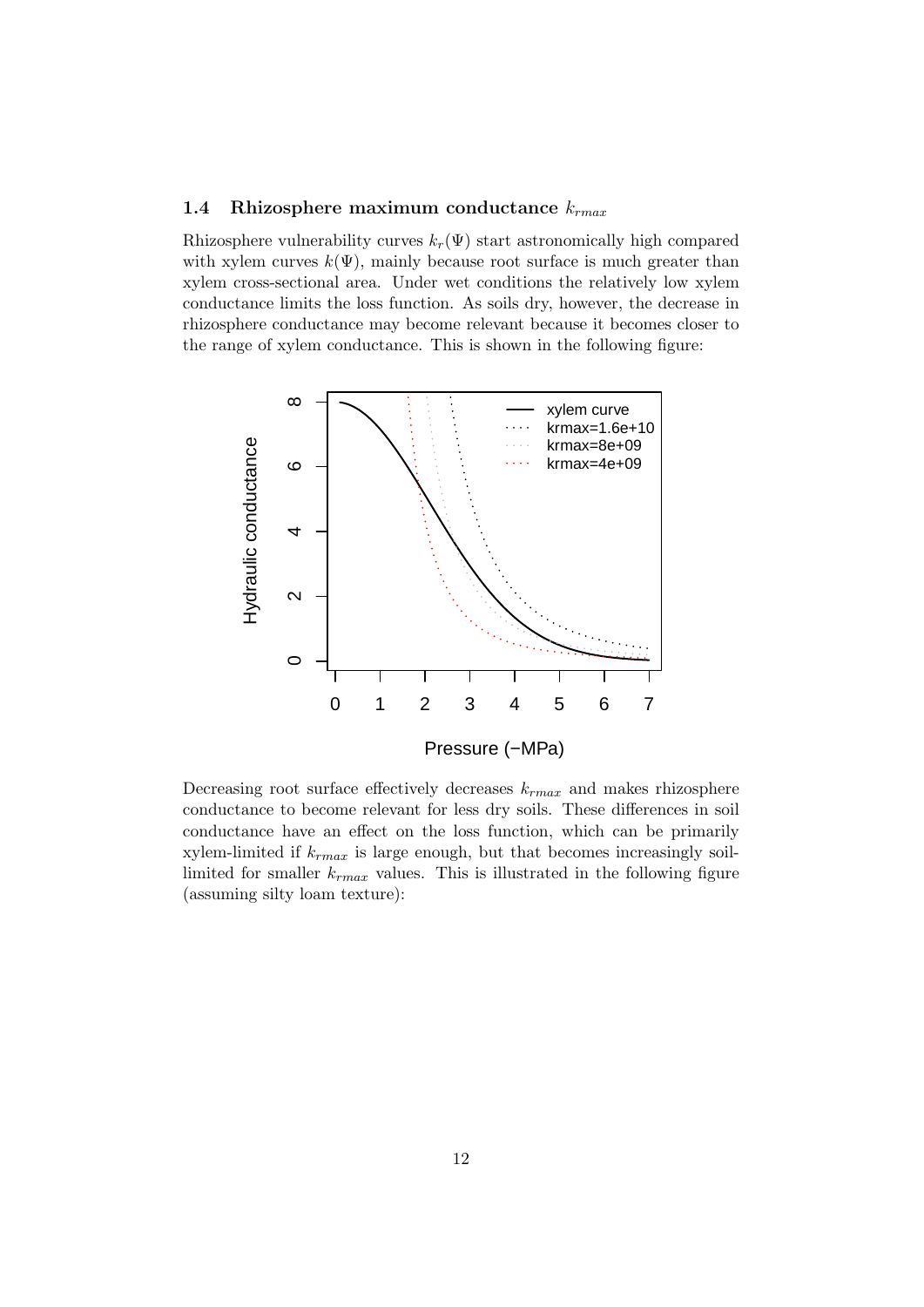

Canopy sap pressure (−MPa)

Given the uncertainty in rhizosphere  $k_r(\Psi)$  models in dry soil and in the area of absorving roots, Sperry and Love (2015) propose a simplifying assumption consisting in that root investment is just sufficient to approach the xylem limit across the  $\Psi_{canopy}$  spectrum. Any greater root surface would be wasted for no water gain, and fewer roots would be a waste of investment in cavitation resistance.

## <span id="page-12-0"></span>2 Examples

### <span id="page-12-1"></span>2.1 Constant  $\Psi_{soil}$

In this example we illustrate the behavior of the supply-loss hydraulic theory using an example where  $\Psi_{soil}$  is constantly at -1.5 MPa and the water demand (i.e. potential evapotranspiration) changes from day to day during a year, all three soil textures are tested and plant parameters of the xylem vulnerability curve are  $k_{xmax} = 8$ ,  $c = 2$  and  $d = 3$ . Potential evapotranspiration and regulated transpiration rate (both are assumed to be referred to the same conducting area) are: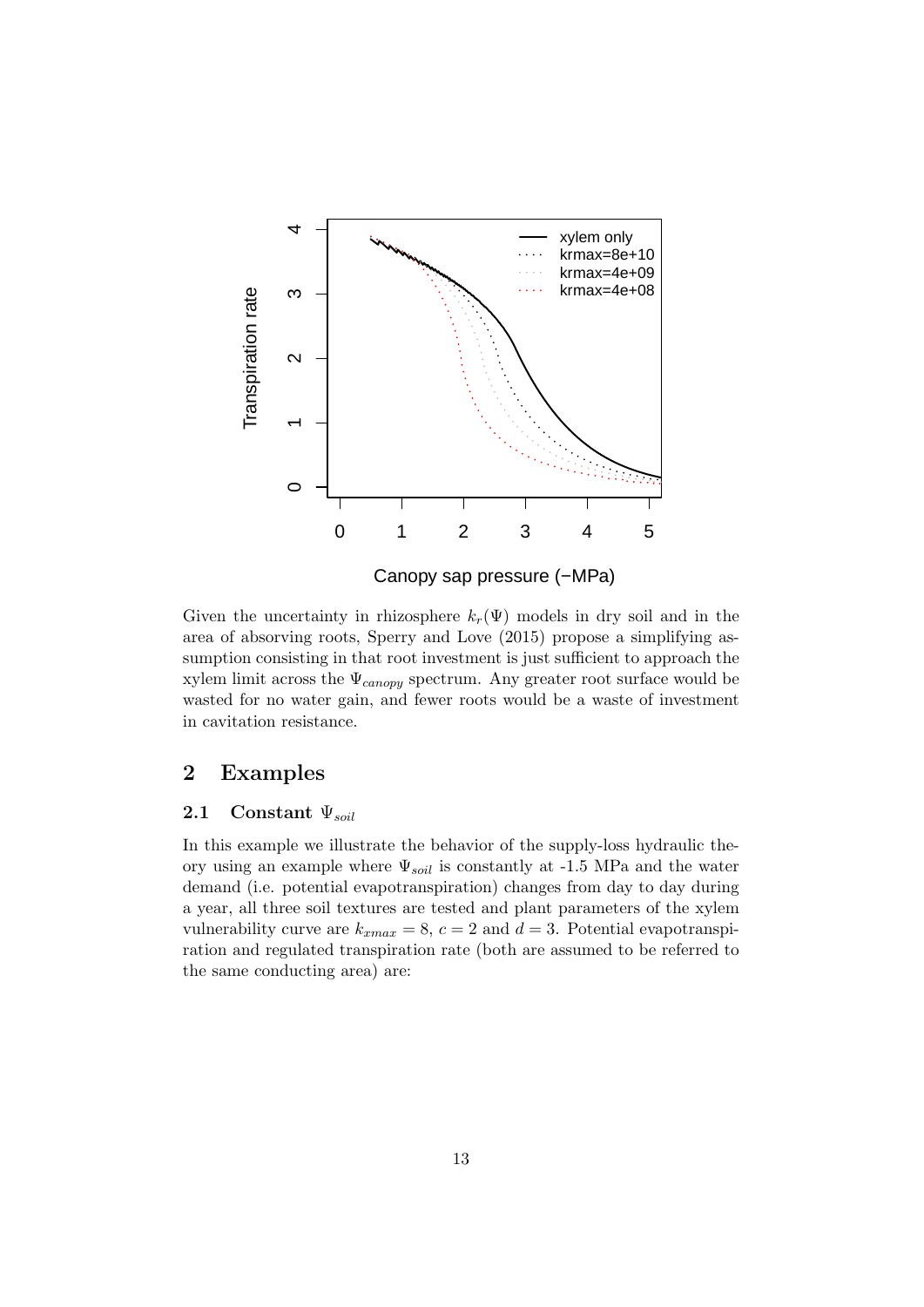

The supply-loss hydraulic theory also provides water pressure at the canopy end of the continuum. Here we plot both the unregulated and regulated values:



Finally, we can also plot the relative canopy conductance as the ratio between water demand and regulated transpiration: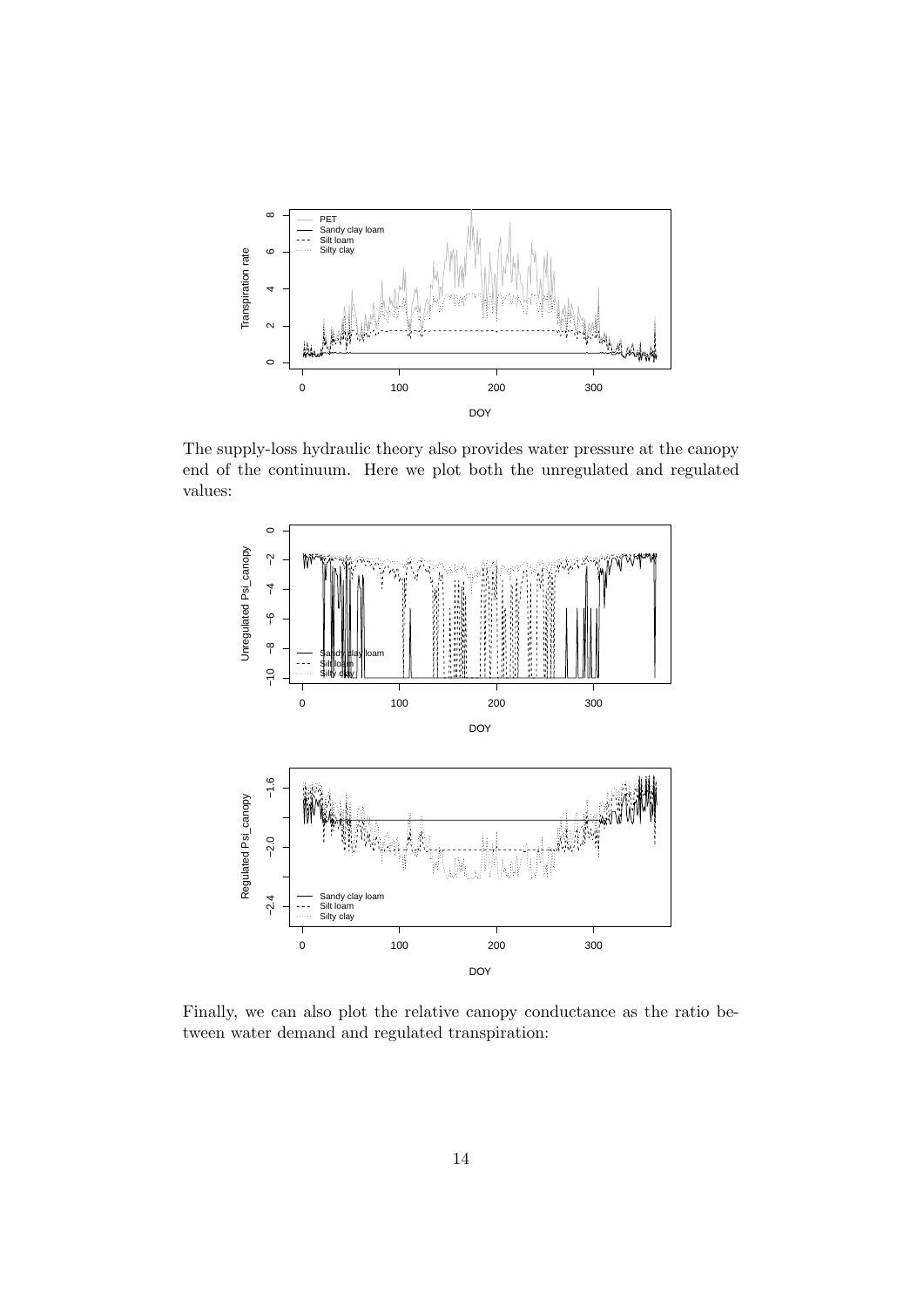

## <span id="page-14-0"></span>2.2 Simple bucket model

In this second example, we conduct a simplified soil water balance with precipitation as input and field capacity and soil potential dictated by texture:



Variation of soil moisture relative to field capacity is: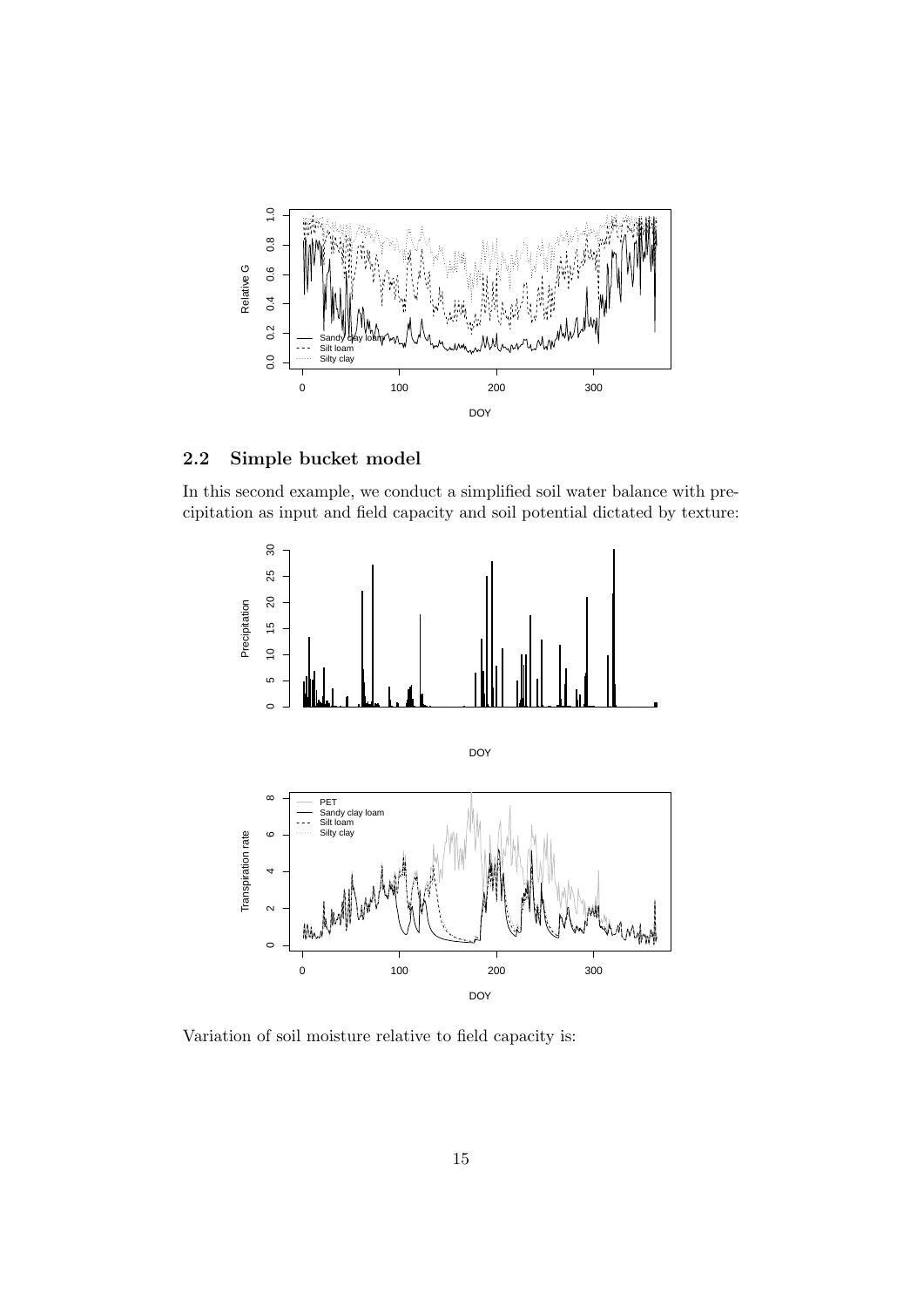

The soil water potential and regulated plant potential values are:



And the relative canopy conductance is: